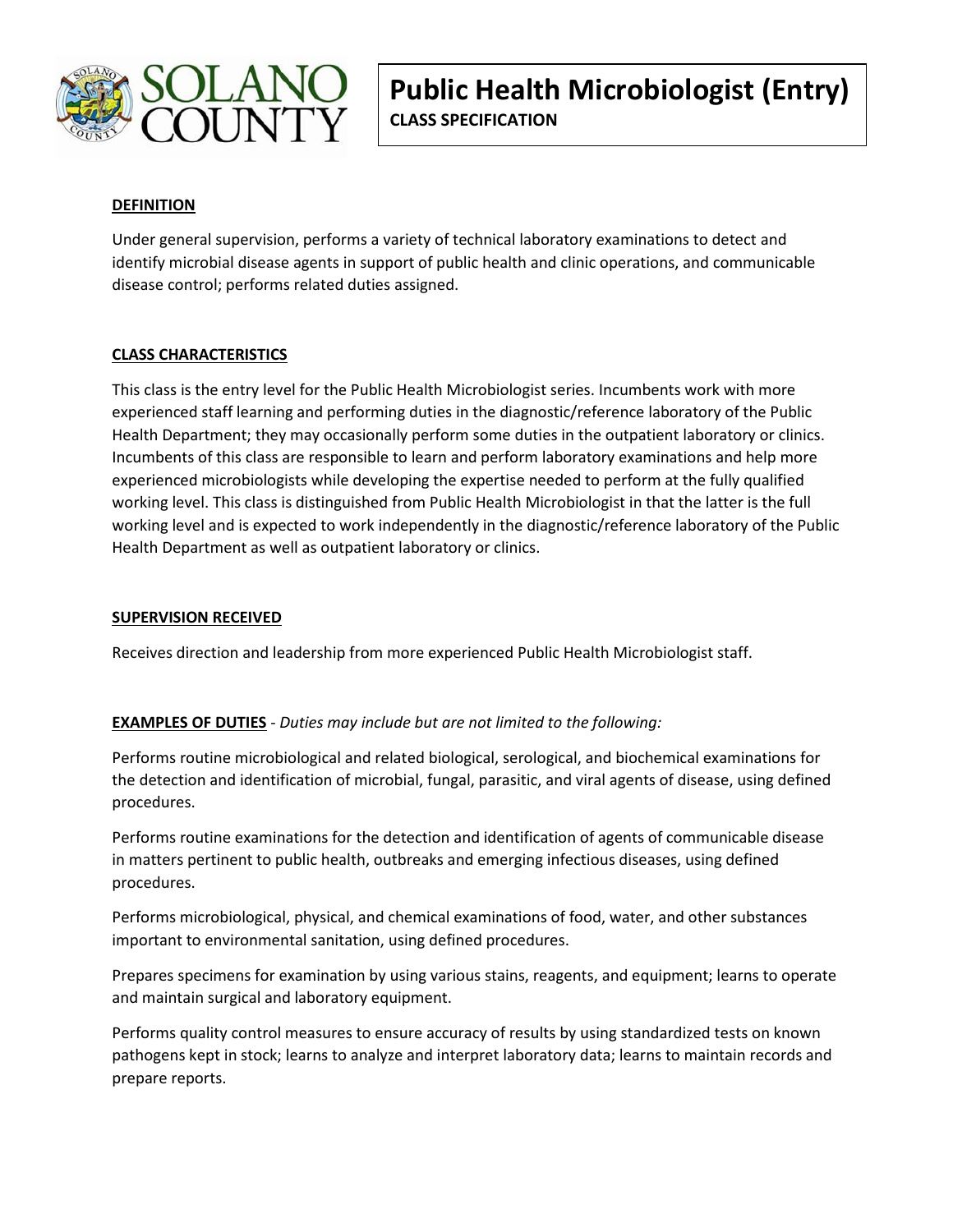County of Solano – Public Health Microbiologist (Entry) Job Title

Assists with the planning, development, review, and evaluation of procedures, products, methods, and techniques.

Consults with private physicians, health professionals, and agencies on matter related to laboratory methods, procedures, findings, and analyses.

#### **EDUCATION AND/OR EXPERIENCE**

Applicants must demonstrate possession of and competency in requisite knowledge, skills, and abilities.

A Bachelor of Science degree from an accredited college or university with a concentration in Microbiology or one of the related life sciences, is required.

#### **Knowledge of:**

Knowledge of bacteriological, serological, mycological, parasitological, virological, and other microbiological testing procedures and methods.

Knowledge of the use equipment in a Public Health Laboratory. Knowledge that will enable incumbent to perform microbiological tests. Knowledge of principles of microbiology.

Knowledge of quality control practices used in laboratory work. Knowledge of terminology commonly used in a Public Health Laboratory. Knowledge of public health regulations and procedures.

#### **Abilities:**

Ability to perform a variety of microbiological tests; make decisions and independent judgments; communicate effectively both verbally and in writing; ability to establish and maintain cooperative working relationships; to collect and analyze data to draw logical conclusions and make appropriate recommendations; maintain accurate records and document actions taken; understand and follow detailed oral and written directions; research regulations, procedures and/or technical reference materials; maintain confidentiality of information.

#### **SPECIAL REQUIREMENTS**

A Public Health Microbiologist certificate or Clinical Laboratory Scientist license issued by the California Department of Public Health, Laboratory Field Services is desirable; alternatively, must be eligible to receive a Public Health Microbiologist trainee certificate and apply for such a certificate within three (3) months of appointment.

#### **SUPPLEMENTAL INFORMATION**

Incumbents must possess a valid California driver's license.

Independent travel may be required.